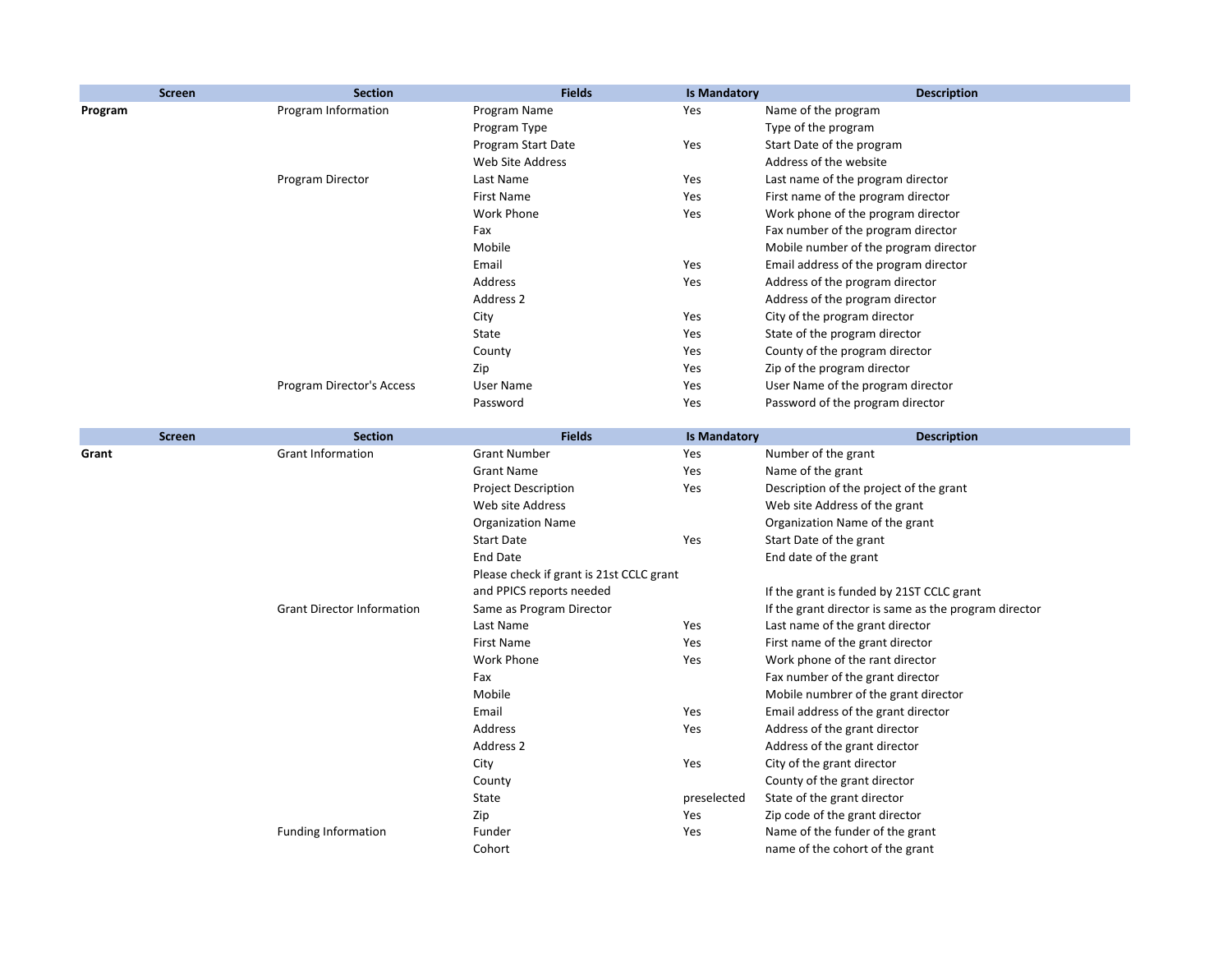|                               |                                 | Number of Years Funded                   |                     | Total number of years funded by the grant        |
|-------------------------------|---------------------------------|------------------------------------------|---------------------|--------------------------------------------------|
|                               |                                 | <b>Funding Amount</b>                    |                     | Funding amount for each year                     |
| <b>Screen</b>                 | <b>Section</b>                  | <b>Fields</b>                            | <b>Is Mandatory</b> | <b>Description</b>                               |
| <b>Student - Personal tab</b> | <b>Personal Information</b>     | <b>Student Last Name</b>                 | Yes                 | Last name of the student                         |
|                               |                                 | <b>Student Middle Name</b>               |                     | Middile name of the student                      |
|                               |                                 | <b>Student First Name</b>                | Yes                 | First name of the student                        |
|                               |                                 | Date of Birth                            | Yes                 | Date of birth of the student                     |
|                               |                                 | Age                                      |                     | Age of the student (calculated by system)        |
|                               |                                 | Gender                                   | Yes                 | gGender of the student                           |
|                               |                                 | Address 1                                |                     | Address of the student                           |
|                               |                                 | Address 2                                |                     | Address of the student                           |
|                               |                                 | City                                     | Yes                 | City of the student                              |
|                               |                                 | State                                    |                     | State of the student                             |
|                               |                                 | Zip                                      | Yes                 | Zip code of the student                          |
|                               |                                 | County                                   |                     | County of the student                            |
|                               |                                 | <b>Phone Number</b>                      |                     | Phone number of the student                      |
|                               |                                 | Alternate Phone                          |                     | Alternate phone number of the student            |
|                               |                                 | <b>Medical Conditions</b>                |                     | Medical condition of the student                 |
|                               |                                 | <b>Disabled</b>                          |                     | If the student is disabled                       |
|                               |                                 | Is this student Hispanic or Latino? (Yes |                     |                                                  |
|                               |                                 | / No / Unknown)                          | Yes                 | If the student is disabled Hispanic or Latino    |
|                               |                                 | Primary Language                         | Yes                 | The promary language of the student              |
|                               |                                 | Race                                     | Yes                 | Race of the student                              |
|                               | <b>Registration Information</b> | <b>Registration Date</b>                 | Yes                 | Registration Date of the student                 |
|                               |                                 | <b>Student School</b>                    | Yes                 | School of the student                            |
|                               |                                 | Grade                                    | Yes                 | Grade level of the student                       |
|                               |                                 | <b>State StudentID</b>                   |                     | State Student ID of the student                  |
|                               |                                 | <b>District StudentID</b>                |                     | District Student ID of the student               |
|                               |                                 | <b>Referral Source</b>                   |                     | Referral Source of the student                   |
|                               |                                 | <b>Education Program</b>                 | Yes                 | Education Programs applicable for the student    |
| <b>Student - Family tab</b>   | Parent/Guardian Information     | Last Name                                | Yes                 | Last Name of the parent                          |
|                               |                                 | <b>First Name</b>                        | Yes                 | First Name of the parent                         |
|                               |                                 | Date of Birth                            |                     | Date of Birth of the parent                      |
|                               |                                 | <b>Primary Parent</b>                    |                     | If the parent is the primary parent              |
|                               |                                 | Same as Student address                  |                     | If the address of the parent and student is same |
|                               |                                 | Lives with child                         |                     | If the parent lives with the student             |
|                               |                                 | Address 1                                |                     | Address of the parent                            |
|                               |                                 | Address 2                                |                     | Address of the parent                            |
|                               |                                 | City                                     |                     | City of the parent                               |
|                               |                                 | State                                    |                     | State of the parent                              |
|                               |                                 | Zip                                      |                     | Zip code of the parent                           |
|                               |                                 | Home Phone                               |                     | Home Phone number of the parent                  |
|                               |                                 | <b>Work Phone</b>                        |                     | Work Phone number of the parent                  |
|                               |                                 | Cell                                     |                     | Cell Phone number of the parent                  |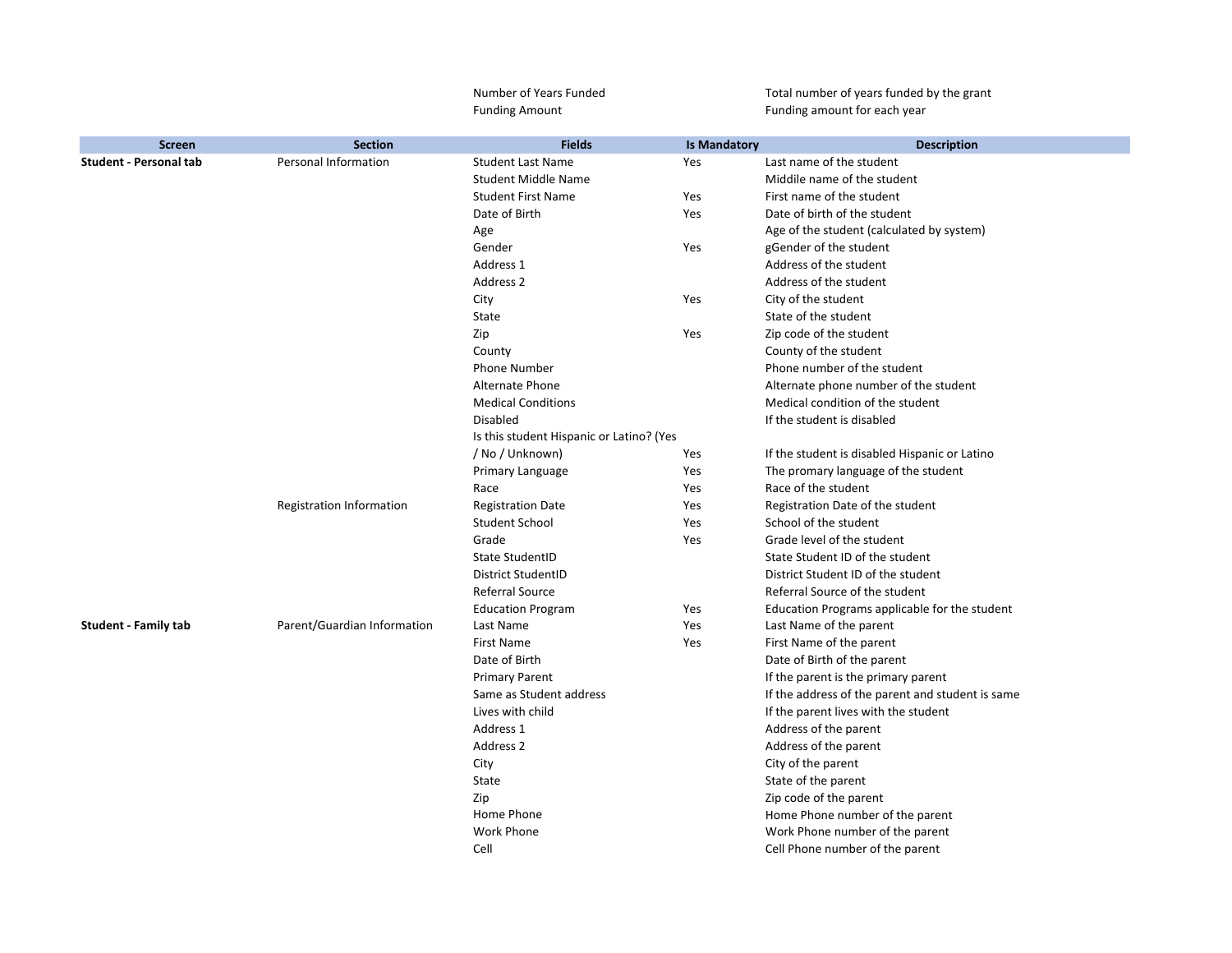|                                                   |                                      | Email                                     |     | Email address of the parent                                         |
|---------------------------------------------------|--------------------------------------|-------------------------------------------|-----|---------------------------------------------------------------------|
|                                                   |                                      | Relationship                              |     | Relationship of the parent with student                             |
|                                                   |                                      | <b>Marital Status</b>                     |     | Marital Status of the parent                                        |
|                                                   |                                      | Employment                                |     | Employment status of the parent                                     |
|                                                   |                                      | Occupation                                |     | Occupation of the parent                                            |
|                                                   |                                      | <b>Highest Level of Education</b>         |     | <b>Education of parent</b>                                          |
|                                                   |                                      | Primary Language                          |     | Primary Language of the parent                                      |
|                                                   |                                      | Was Teen Parent? (Yes / No)               |     | If the parent was a teenager                                        |
|                                                   | <b>Emergency Contact Information</b> | Last Name                                 | Yes | Last Name of the emergency contact person                           |
|                                                   |                                      | <b>First Name</b>                         | Yes | First Name of the emergency contact person                          |
|                                                   |                                      | Address 1                                 |     | Address of the emergency contact person                             |
|                                                   |                                      | Address 2                                 |     | Address of the emergency contact person                             |
|                                                   |                                      | City                                      |     | City of the emergency contact person                                |
|                                                   |                                      | <b>State</b>                              |     | State of the emergency contact person                               |
|                                                   |                                      | Zip                                       |     | Zip code of the emergency contact person                            |
|                                                   |                                      | Home Phone                                |     | Home Phone number of the emergency contact person                   |
|                                                   |                                      | <b>Work Phone</b>                         |     | Work Phone number of the emergency contact person                   |
|                                                   |                                      | Mobile                                    |     | Mobile Phone number of the emergency contact person                 |
|                                                   |                                      | Email                                     |     | Email address of the emergency contact person                       |
|                                                   |                                      | Relationship                              |     | Relationship of the emergency contact person with student           |
| <b>Student - Child tab (only in APP)</b>          | Child Information                    | Last Name                                 | Yes | Last name of the child of the participant                           |
|                                                   |                                      | Middle Name                               |     | Middile name of the child of the participant                        |
|                                                   |                                      | <b>First Name</b>                         |     |                                                                     |
|                                                   |                                      |                                           | Yes | First name of the child of the participant                          |
|                                                   |                                      | Date of Birth                             | Yes | Date of Birth of the child of the participant                       |
|                                                   |                                      | Gender                                    |     | Gender of the child of the participant                              |
|                                                   |                                      | <b>Birth Weight</b>                       |     | Weight of the child at the time of birth                            |
|                                                   |                                      | Does child have a medical home? (Yes      |     |                                                                     |
|                                                   |                                      | $/$ No)                                   | Yes | If the child has a medical home.                                    |
|                                                   |                                      | Name of Practice/Clinic                   |     | Nameof the associated clinic                                        |
|                                                   |                                      | Insurance (Medicaid / Private             |     |                                                                     |
|                                                   |                                      | Insurance / None)                         | Yes | Insurance type of the child of the participant                      |
|                                                   |                                      | Child Medicaid ID                         |     | Medicaid ID of the child of the participant                         |
|                                                   |                                      | Childcare arrangements                    |     | Details of the Childcare arrangements                               |
|                                                   |                                      | Stage of Pregnancy when the child         |     |                                                                     |
|                                                   | <b>Pregnancy Information</b>         | was born                                  |     | Stage of Pregnancy when the child was born                          |
|                                                   |                                      | Child's Health Problem                    |     | If the child has any health problem.                                |
|                                                   |                                      | Did your baby spent more than 2 days      |     |                                                                     |
|                                                   |                                      | in hospital just after birth (NICU)? (Yes |     |                                                                     |
|                                                   |                                      | $/$ No)                                   |     | If the baby has spent more than 2 days in hospital just after birth |
| <b>Student - Home Visits tab (only</b><br>in APP) | <b>Student Information</b>           | Date                                      |     | Date of Home Visit                                                  |
|                                                   |                                      | <b>Start Time and End Time</b>            | Yes | Time of home visit                                                  |
|                                                   |                                      |                                           | Yes | Location of home visit                                              |
|                                                   |                                      | Location                                  |     |                                                                     |
|                                                   |                                      | Child Present (Yes / No / Pregnant)       |     | If the participant has child                                        |
|                                                   |                                      |                                           |     |                                                                     |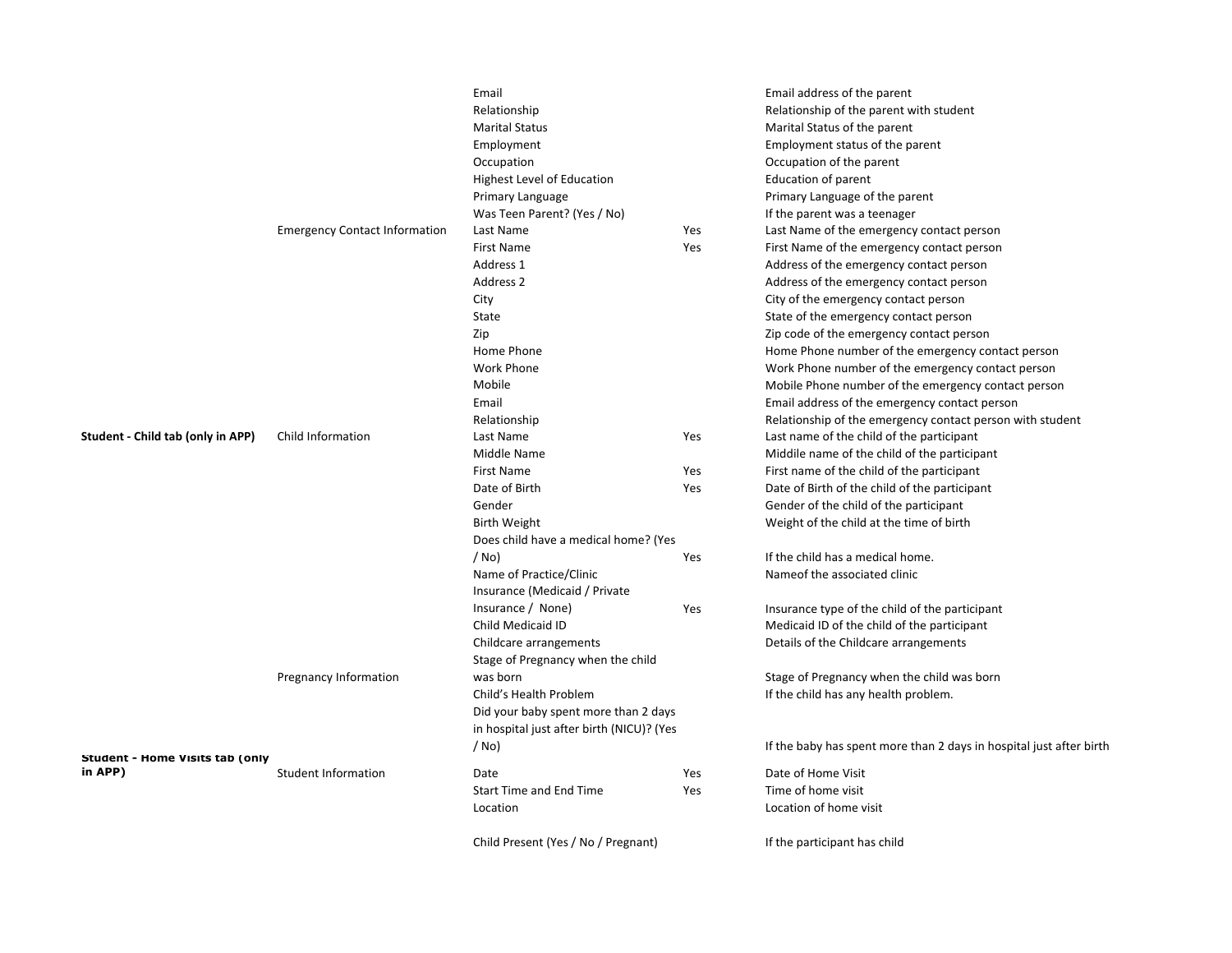|                              | Is Transportation provided? (Yes / No) | If transportation was provided to participant                    |
|------------------------------|----------------------------------------|------------------------------------------------------------------|
| Curricula                    | Yes                                    | Option to record the Curricula for the home visit                |
| Objective                    | <b>Yes</b>                             | Option to record the Objective for the home visit                |
| <b>Goal Review</b>           | Yes                                    | Option to define if Goal Review is completed or not              |
| <b>Birth Control Method</b>  | Yes                                    | Option to record the Birth Control Method(s)                     |
| <b>Agency Staff /Partner</b> |                                        | Option to link service provider / partner with the home visit    |
|                              |                                        | Option record the number of additional individuals for the home  |
| Other Individuals            |                                        | visit                                                            |
|                              |                                        | Provides the list of sessions where the participant is enrolled, |
|                              |                                        | number of days attended by the participant and percentage of     |

attendance

**Student - Enrollment**

|               | <b>Screen</b> | <b>Section</b>                     | <b>Fields</b>                     | <b>Is Mandatory</b> | <b>Description</b>                                                |
|---------------|---------------|------------------------------------|-----------------------------------|---------------------|-------------------------------------------------------------------|
| <b>Agency</b> |               | <b>Agency Information</b>          | <b>Agency Name</b>                | Yes                 | Name of the agency                                                |
|               |               |                                    | <b>Agency Type</b>                | Yes                 | Type of the agency                                                |
|               |               |                                    | Program Name                      | Yes                 | Name of the program                                               |
|               |               |                                    | <b>Start Date</b>                 | Yes                 | Start date of the agency                                          |
|               |               |                                    | Proposed # of students            |                     | Proposed number of student for the agency                         |
|               |               |                                    | Proposed # of adults              |                     | Proposed number of adult participant for the agency               |
|               |               |                                    | # of students in previous program |                     | Number of students of the agency in previous program              |
|               |               |                                    | # of adults in previous program   |                     | Number of adult participant of the agency in previous fiscal year |
|               |               | <b>Physical Address</b>            |                                   | Yes                 | Address of the agency                                             |
|               |               | <b>Mailing Address</b>             |                                   | Yes                 | Mailing address of the agency                                     |
|               |               | <b>Agency Coordinator</b>          |                                   | Yes                 | Agency coordinator details of the agency                          |
|               |               | <b>Agency Coordinator's Access</b> |                                   | Yes                 | Username and Password of the agency coordinator of the agency     |

| <b>Screen</b>          | <b>Section</b>                     | <b>Fields</b>        | <b>Is Mandatory</b> | <b>Description</b>                                             |
|------------------------|------------------------------------|----------------------|---------------------|----------------------------------------------------------------|
| <b>School District</b> | <b>School District Information</b> | District             | Yes                 | Name of the school district                                    |
|                        |                                    | District Code        |                     | Code of the school district                                    |
|                        |                                    | Job Title            |                     | Job title of the school district                               |
|                        |                                    | <b>Total Student</b> |                     | Number of total students in the school district                |
|                        |                                    | As On                |                     | Number of total students in the school district as on the date |
|                        | District Coordinator Information   | Last Name            |                     | Last Name of the district coordinator                          |
|                        |                                    | First Name           |                     | First Name of the district coordinator                         |
|                        |                                    | Address              |                     | Address of the district coordinator                            |
|                        |                                    | Address 2            |                     | Address of the district coordinator                            |
|                        |                                    | City                 |                     | City of the district coordinator                               |
|                        |                                    | State                |                     | State of the district coordinator                              |
|                        |                                    | County               |                     | County of the district coordinator                             |
|                        |                                    | Zip                  |                     | Zip code of the district coordinator                           |
|                        |                                    | Phone                |                     | Phone number of the district coordinator                       |
|                        |                                    | Fax                  |                     | Fax of the district coordinator                                |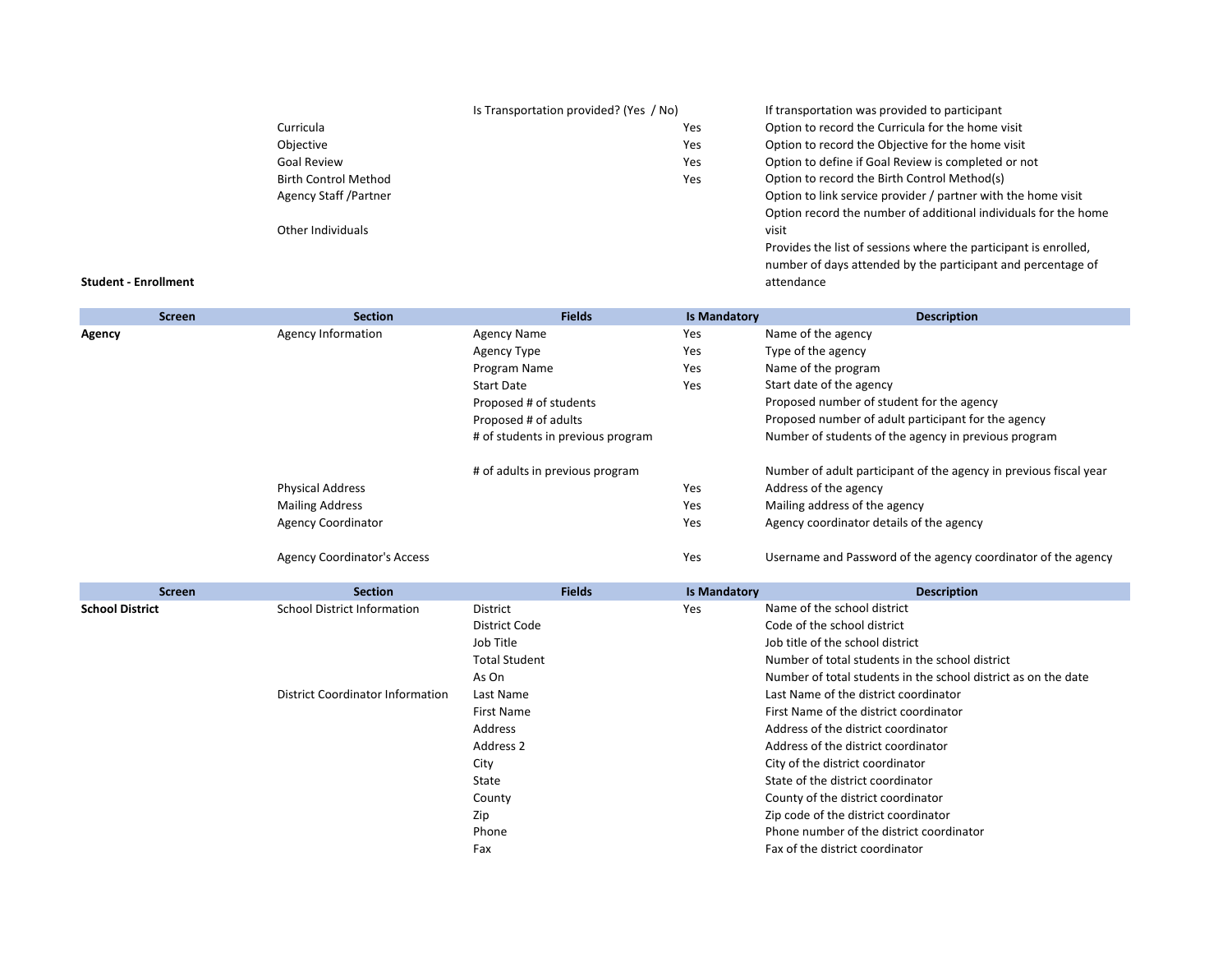|                      |                               | Mobile                              |                     | Mobile phone number of the district coordinator               |
|----------------------|-------------------------------|-------------------------------------|---------------------|---------------------------------------------------------------|
|                      |                               | Email                               |                     | Email address of the district coordinator                     |
| <b>Screen</b>        | <b>Section</b>                | <b>Fields</b>                       | <b>Is Mandatory</b> | <b>Description</b>                                            |
| <b>Feeder School</b> | <b>Feeder Information</b>     | School/Organization                 | Yes                 | Name of the school                                            |
|                      |                               | <b>School District</b>              | Yes                 | School district of the school                                 |
|                      |                               | School Code                         | Yes                 | School code of the school                                     |
|                      |                               | NCES_ID                             |                     | N/A                                                           |
|                      |                               | It's a Low Performing School        |                     | If the school is a low performing school                      |
|                      |                               | It's a private school               |                     | If the school is a private school.                            |
|                      |                               | Is Previously Funded                |                     | If the school is previously funded                            |
|                      |                               | Is Title 1 School                   |                     | N/A                                                           |
|                      |                               | <b>Grades Served</b>                | Yes                 | Grade levels served by the school                             |
|                      |                               | School Type                         |                     | Type of the school (Elementary / Middle / High)               |
|                      | Campus Address                | Address 1                           | Yes                 | Address of the school                                         |
|                      |                               | Address 2                           |                     | Address of the school                                         |
|                      |                               | County                              | Yes                 | County of the school                                          |
|                      |                               | City                                | Yes                 | City of the school                                            |
|                      |                               | State                               | Yes                 | State of the school                                           |
|                      |                               | Zip                                 | Yes                 | Zip code of the school                                        |
|                      | <b>Principal Information</b>  | Last Name                           | Yes                 | Last name of the principal of the school                      |
|                      |                               | <b>First Name</b>                   | Yes                 | First name of the principal of the school                     |
|                      |                               | <b>Work Phone</b>                   | Yes                 | Work phone of the principal of the school                     |
|                      |                               | Fax                                 |                     | Fax of the principal of the school                            |
|                      |                               | Mobile                              |                     | Mobile of the principal of the school                         |
|                      |                               | Email                               |                     | Email of the principal of the school                          |
|                      |                               | Is Address same as campus address   |                     | If the address of principal is same as campus address         |
|                      |                               |                                     |                     | Proposed number of students by grade level and Free/reduced   |
|                      | Demographics By Grade Level   |                                     |                     | lunch percentage                                              |
|                      | Demographics By Race          |                                     |                     | Proposed number of students by race and ethnicity             |
|                      |                               | Students who have special education |                     |                                                               |
|                      | Other Demographic Information | needs                               |                     | Proposed number of students with special education needs      |
|                      |                               | Students who are eligible for       |                     | Proposed number of students who are eligible for free/reduced |
|                      |                               | free/reduced lunch                  |                     | lunch                                                         |
|                      |                               | Students who are considered LEP     |                     | Proposed number of students with limited english profeciency  |
| <b>Screen</b>        | Section                       | <b>Fields</b>                       | <b>Is Mandatory</b> | <b>Description</b>                                            |

|         | <b>Screen</b> | <b>Section</b>    | <b>Fields</b> | <b>Is Mandatory</b>                             | <b>Description</b> |
|---------|---------------|-------------------|---------------|-------------------------------------------------|--------------------|
| Session | Session       | Session Type      | Yes           | Type of the session                             |                    |
|         |               | Date              | Yes           | Scheduled date of the session                   |                    |
|         |               | <b>Start Time</b> | Yes           | Start time of the session                       |                    |
|         |               | End Time          | Yes           | End time of the session                         |                    |
|         |               | Sub-Session Type  |               | Sub-Session Type of the session                 |                    |
|         |               | Location          |               | Location of the session                         |                    |
|         | <b>Topics</b> |                   |               | Option to record the Topics for the session     |                    |
|         | Objective     |                   |               | Option to record the Objectives for the session |                    |